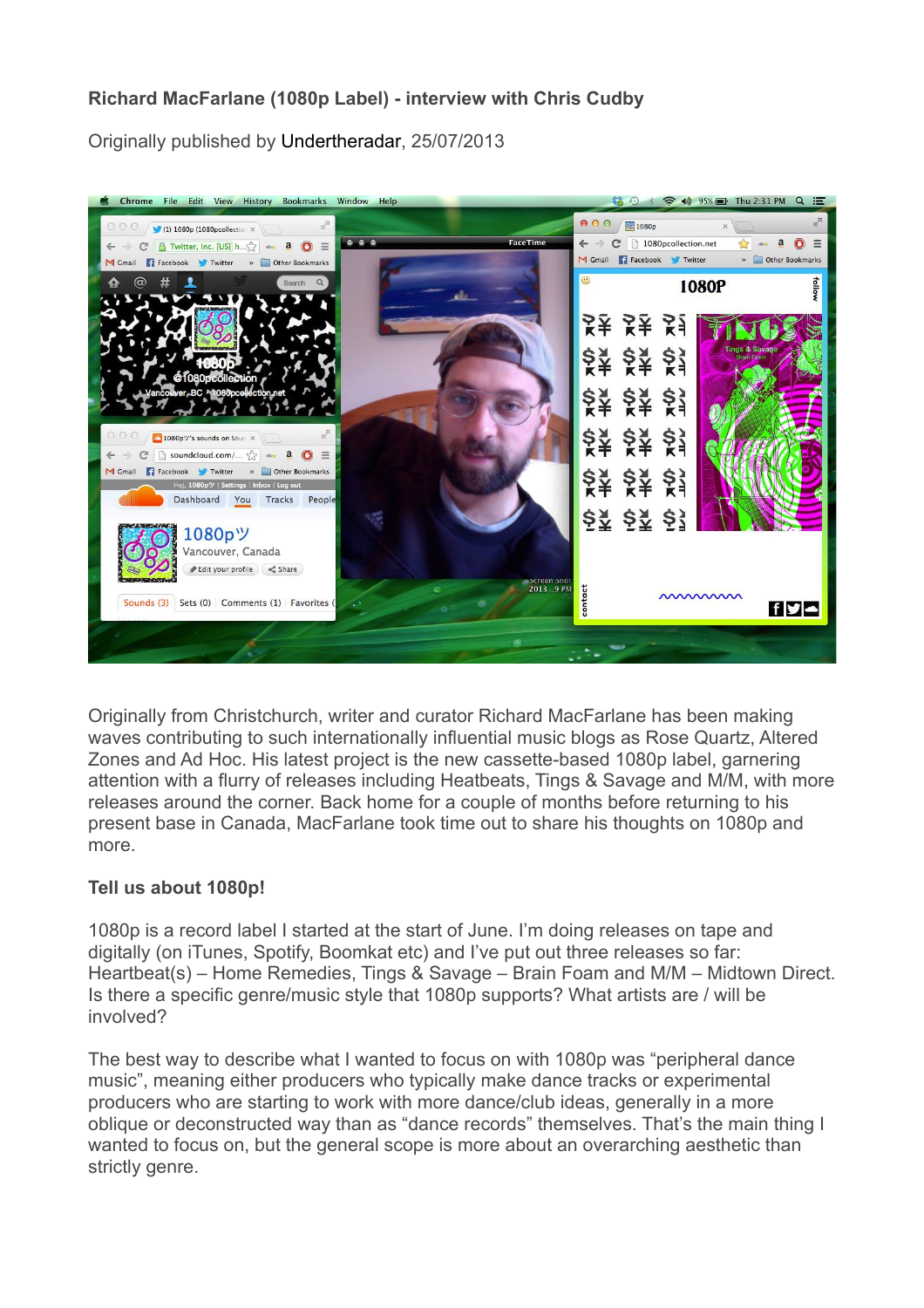There'll be four more releases in August and September: this blown out house tape from Bobby Draino & Xophie Xweetland, late night computer dance tracks by Abstract Mutation, (hopefully) a new agey/smooth ambient house from Melbourne's Andras, a rap tape coming from Young Braised and a collaborative thing a bit further down the line from //Ama. Most of these are IRL friends but a couple I've just come across online.

## **What was your motivation for starting a label? Do you see it as some kind of followon from / in relation to your writing work (with Rose Quartz / Ad Hoc / Altered Zones etc)?**

Yeah, for sure. It really doesn't feel too different from running a blog. I had been wanting to start one up for a few years but never really focused on it properly with work and life stuff, but I also didn't really see the point of just starting a label at that moment or was worried it might just end up having a vague aesthetic of Rose Quartz-y or Altered Zones-age kind of stuff because it seemed important to have a super clear approach or M.O. so hopefully that's the case with it being a space for the outlying kind of dance stuff.

I always just looked at Rose Quartz as a kind of catalogue of cool music, and it was always real casual which is also the vibe with 1080p; something that I can do as a parttime thing on the side of jobs or school or whatever. That's always the case for people that I'm putting out too, so it works well.

# **The cassette covers are really great – what designers do you work with? What look are you 'going for'?**

In terms of art the idea I had was to leave it basically in the hands of whoever made the music. I'm not really into the idea of labels that have a template design for each release; I think that's cool for the actual LP or tape stickers but sometimes tying each release together like that can impose too much on the individual releases, which doesn't make sense as where they're obviously coming from is super different. So hopefully every release's art will look totally different to the next, though it's inevitable that the visual interests will converge a lot of the time. Sometimes it makes more sense for me to seek out artists to do the cover and work with the tape producers on that.

#### **You produce limited runs of 200 cassettes for each release – what was your thinking re: physical vs. virtual media for 1080p (I'm thinking in relation to labels like Dungeon Taxis that only make physical media)? Do you upload full albums to Soundcloud? How many different forms of media must a label operate on these days (including different forms of social media)?**

I guess it's kind of complicated in a way because it's obviously going to sound far different (and better generally) on tape than on digital formats. So far it's only been individual tracks on Soundcloud, but I'm about to put full album streams up on Bandcamp and get some sites to post them up too. I really wanted a duality between the physical and digital and I think the warmth of tapes really brings out the types of production generally found on the 1080p releases (scuffed, textural), but it's better to have it online so that thousands of people can hear it rather than a limited tape run. It. The first MP3 from the Heartbeat(s) tape had around 15,000 combined listens on Soundcloud. It's just too good a platform to not use. I love the internet and it obviously opens things up a lot.

I'm not specifically into "cassette culture" or anything like that, the main reasons I wanted to use tapes was they're super cheap and the perfect size/feel as a physical object. I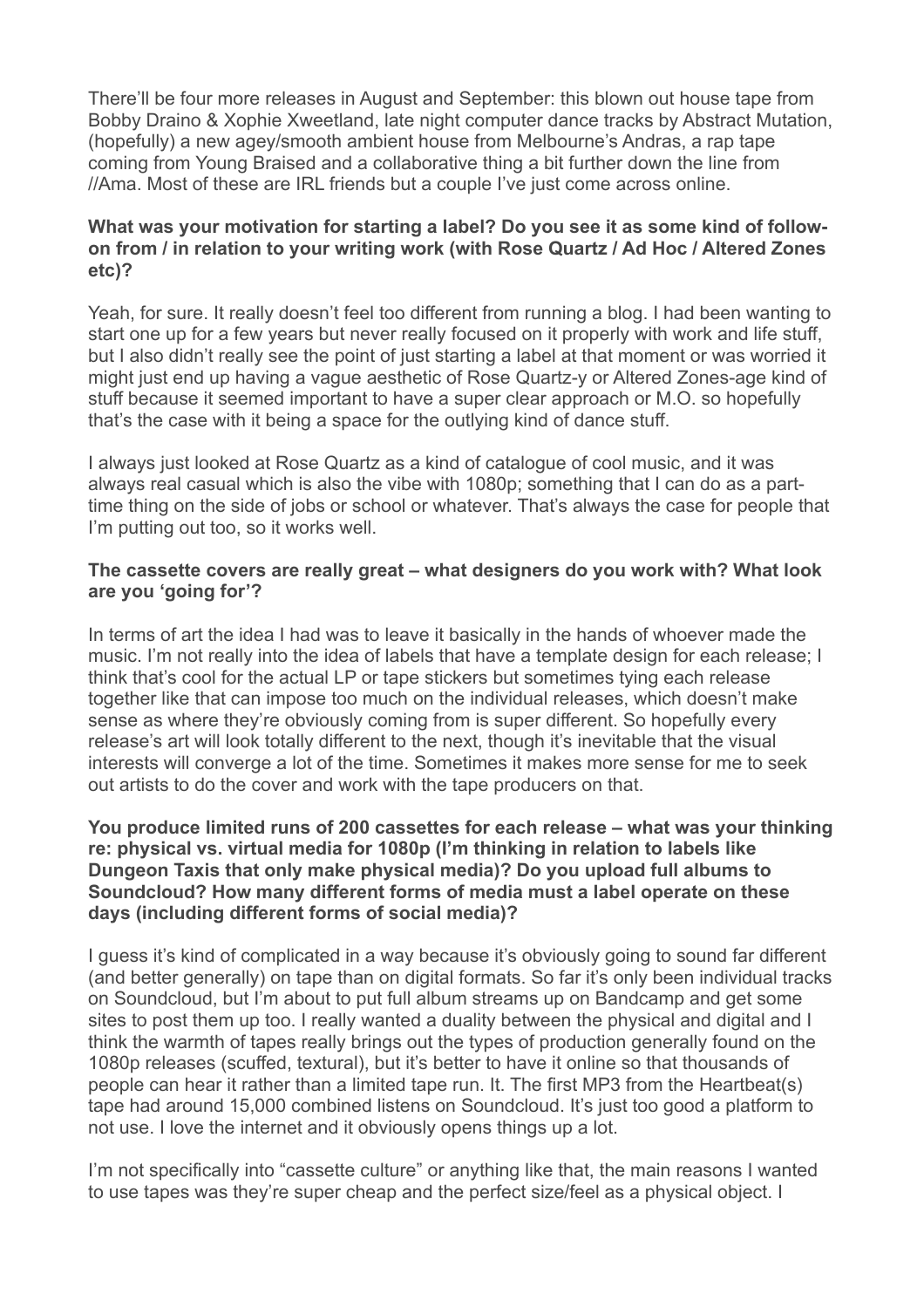wouldn't really look at the majority of cassette labels as fetishizing cassettes or whatever "cassette culture" is, it's just a really viable medium and sounds super nice and warm. Saying that, though, I wish MP3s would degrade gradually over time, that would be cool. 1080p only recently launched - how's support been for the label?

I've been pretty happy so far; there's so much good stuff going on out there so it's hard to get noticed as a new label with mostly artists who aren't too well known. I was kind of surprised that lots of friends were like "I want to buy a tape off you!". And people I know from the net have been very supportive in terms of helping with exposure etc.

# **There's been three releases in quick succession - what's the release schedule like?**

Yeah, it sort of worked out that first ones were all ready around the start and all came out a week after one another, which is actually a fun way to do it I think. I should really space them out more but it often takes a lot longer than expected to get all the parts together (art, masters etc.) and I always get overexcited and take on too much at once.

# **What are your thoughts on famously being quoted in Simon Reynolds' book Retromania?**

I was pretty stoked, but at the same time it's embarrassing to think some stoned blog post written at 2am could turn up in a book like that. That's a great book though. I'm really glad him and Adam Harper are collating a lot of newer movements as they're happening. I was thinking a bit about a comment I think Simon Reynolds made at some point (I think to Britt of Not Not Fun Records in LA?) about tape/7" labels just being ultimately boutique-y kind of thing and how that's a valid issue to engage with or avoid.

## **What's inspiring Richard MacFarlane right now?**

I've been back at my parent's house back in Christchurch for all of July so watching a lot of Sky TV – a lot of Finding Bigfoot and National Geographic shows, real into Gold Rush: Alaska. Also OD'ing on a lot of Family Guy which is always good and whatever sitcoms come on TV. I can't stop listening to this old DJ Sprinkles record, Midtown 120 Blues, and the new Lords of Midnite – Drown In Ur Love EP is amazing. Huerco S. is probably one of the best things around at the moment too, he has a new LP on Software that's kind of ridiculously good. Gerry Read's new 12" is also incredible. Mostly dance music I guess, though the new Julianna Barwick album is super beautiful and this older Steve Roach one Structures from Silence is real serene.

## **You've recently returned to NZ after some time spent in Canada, any thoughts since you've been back? What's up with this GCSB thing huh?**

It's pretty alarming coming back and seeing just how much further John Key's arrogance (which astoundingly he doesn't even attempt to hide) has progressed and overridden any (remaining) iota of humanity in the past year. Obviously the GCSB stuff is part of a way bigger issue but I think that New Zealand could be very progressive in how it handles the bill and what changes it decides to make in terms of public privacy. It looks like the issue is getting a lot more exposure since they first it was almost rushed through which will hopefully get some wider discourse going.

## **What does the name 1080p refer to again?**